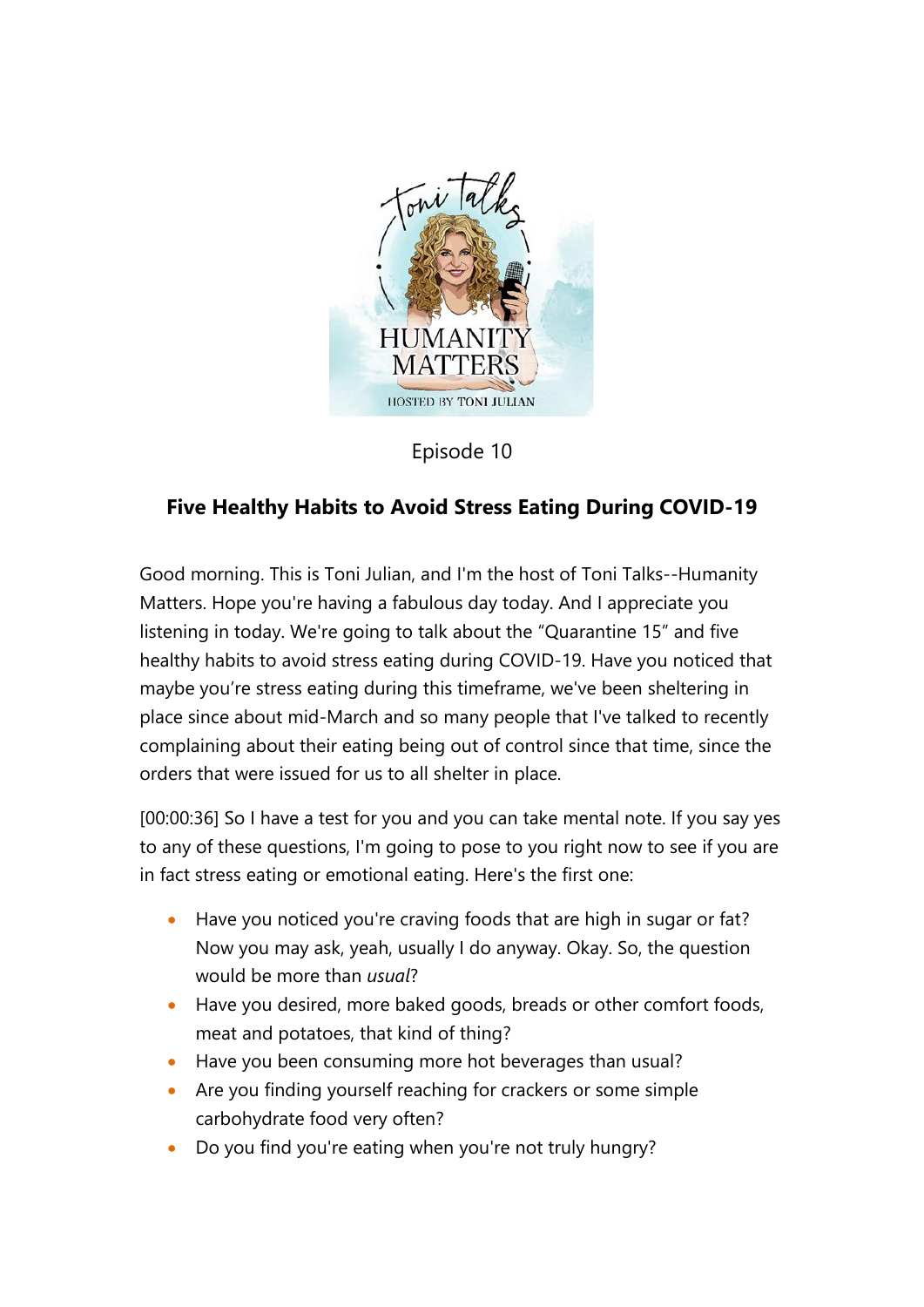- Do you notice that you've eaten mindlessly either more than you realized like a whole bag of food? Say maybe a bag of chips or something instead of a small portion?
- Have you found yourself opening the refrigerator door and looking for something to eat, even though it's not your normal time to eat and you're not even sure why you're there or how you got there?
- Do you find yourself reaching for food when you've encountered a difficult emotional issue?
- Are you eating even when you're not hungry because you think you'll not have food in the future?

If you answered yes to any of these, then you are likely stress or emotionally eating.

So, let's talk about what is stress or emotional eating. In my mind, it's a series of emotional eating situations where we're either overeating or under eating we're binge eating or we're grazing throughout the day. You know, taking just small snacks all day long out of this low-level feeling of, of a negative emotion. Some of us restrict eating to feel in control, which is actually the basis for eating disorders, such as anorexia or bulimia.

Now we all know that emotional eating could lead to other issues. The first of which being weight gain that contributes to medical and other emotional issues down the road, like eroding your self-esteem or our weight being so high that we put ourselves at risk for medical diseases, such as diabetes.

[00:03:00] According to the National Institutes of Health and a recent survey about individuals and their differences in food intake in response to stress is roughly 40% have increased their food, 40% have decreased their caloric intake when stressed and approximately 20% of people don't change their behaviors during stressful periods at all. And these different results may relate to a specific type of stress or duration of the stress and variations in the satiety and hunger levels at the start of the study.

Now I find this topic really interesting because don't, we all really want to know and be consciously aware of the forces that are driving our behaviors? Like during this whole COVID-19 situation, I know there's been a lot of stress and some of it isn't so obvious, some of it is just kind of in the background, this little dark cloud, this thing that's been gnawing at us., right?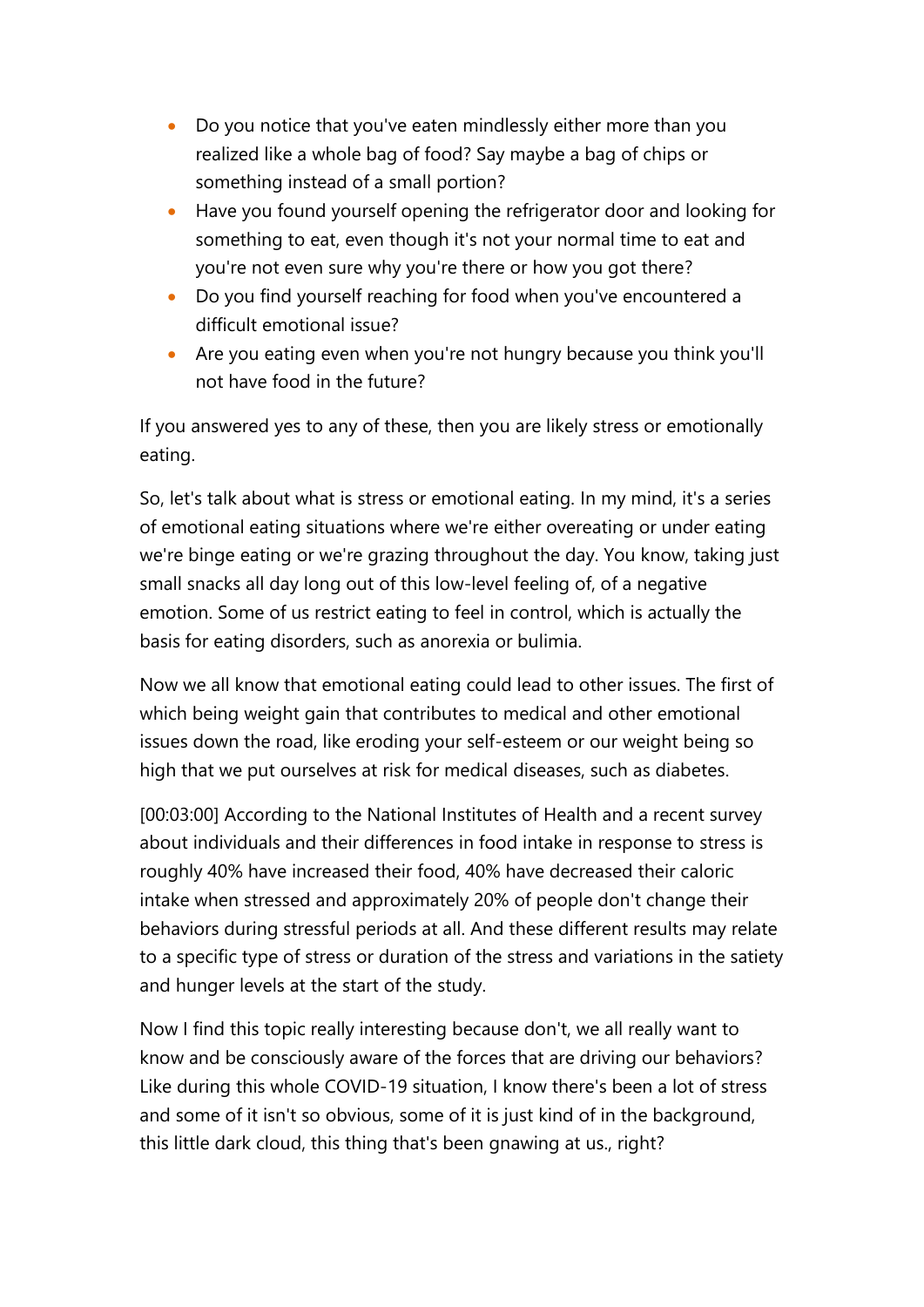[00:03:43] And then some of us have just kind of sailed through this just fine. And it just depends on her situation. But it's great to be mindful. It's great to know that when you're under stressful situations, how do you react? Because you want to be ahead of your health. And especially at this point in time with COVID-19 still on the rise in some states, as our restrictions are beginning to lessen, it's just so important now more than ever to be hypervigilant about our health and boosting our immune system and if we're eating in ways that aren't supporting that, that's when we can get into problems.

The first healthy habit is really be very mindful about what you're eating; very deliberate. So being able to pay attention to everything you're eating your portions, your food quality, how often you're eating. So that's the first thing is how are you eating differently now that you didn't before? If you're sheltering in place and you're still not working, then obviously you're going to be home more, maybe more sedentary, maybe not, but your lifestyle is definitely going to be changing. So rather than having the same routine that you had before is now you're in a situation where maybe you don't really have a routine.

[00:05:00] Number two, healthy tip would be to create a routine that maybe isn't driven by your work schedule or other outside influences, but create a routine for home that you will do every day, especially around your meal time. So, have breakfast, when you would normally have had breakfast before, have your lunch around that same time, have dinner, try not to snack at night, and you'll be able to keep that schedule--at least you're eating portion of it--as consistent as possible as before. COVID-19 set in and before these orders were put in place.

The third habit that you can develop, and this is something that I say consistently all the time to all of my clients, I apply it to my own life is eat a well-balanced diet balance out your macros.

[00:05:47] Get a combination in every meal of lean proteins. Your complex carbohydrates and your healthy fat, so that you stay satiated longer and you can manage your blood sugar. It will be far less likely that you'll be giving into bingeing or snacking on things just because your blood sugar is low and then you need some carbohydrate to kind of self-medicate and perk you back up again.

[00:06:12] I'd like to read something I thought was interesting that I found on the National Institutes of Health and you'll hear me quote NIH quite a bit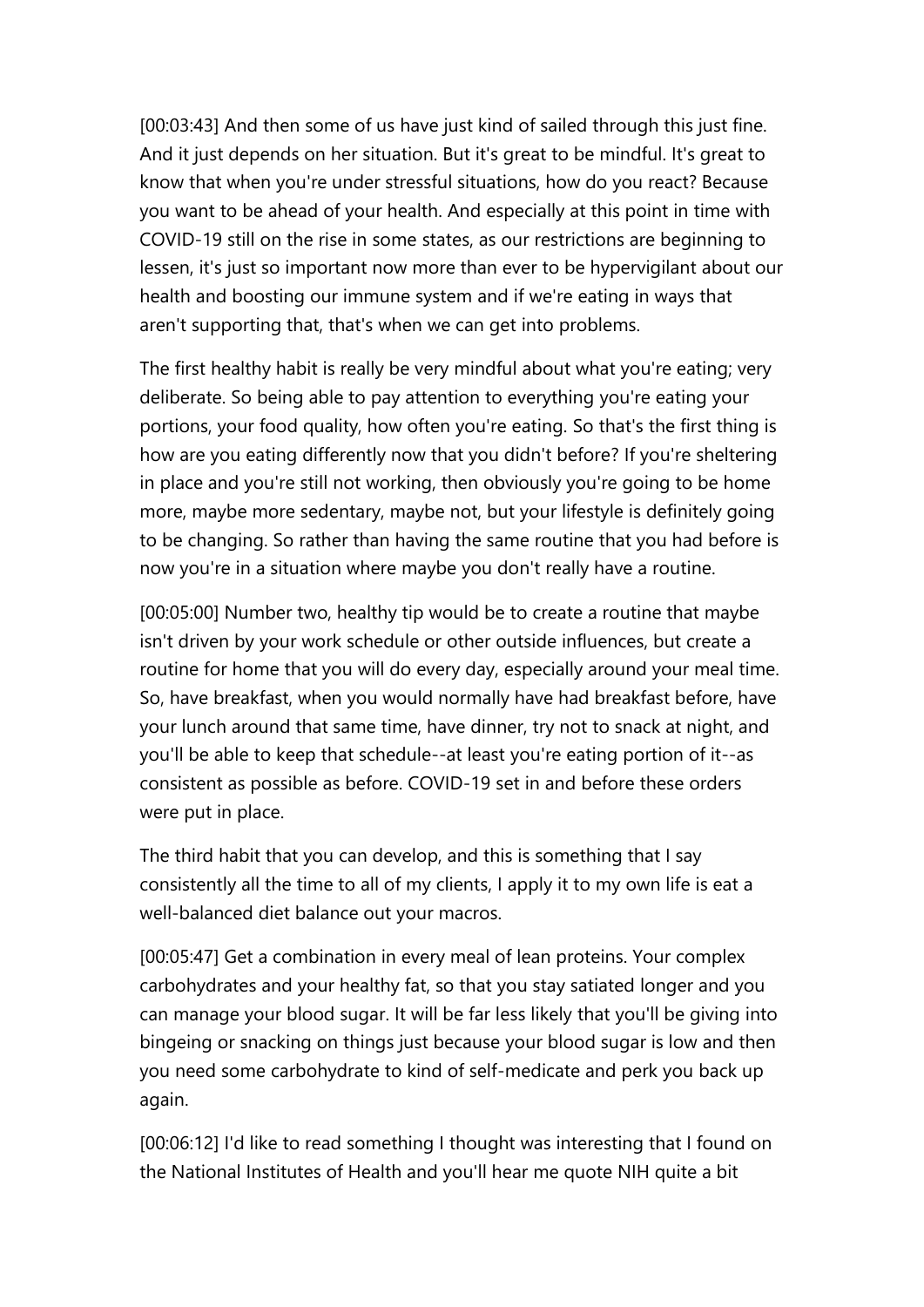because they are just such a great resource of, of government information from studies that the government has conducted to other companies that have been able to write papers and post them here.

And this is from the National Institutes of Health. They're saying during prolonged stress, our bodies release cortisol, which increases the hunger sensation,"--which is true and is also grehlen that's involved there—"and the best recommendation for staying healthy during quarantine is to follow general health advice that is eating a balanced diet, staying hydrated, being physically active, getting enough sleep and managing stress."

And one thing that they say about eating a well-balanced diet is they say "focusing on fruits, vegetables, whole grains, plant, and animal proteins and healthy fats is the best way to get all the essential nutrients we need for good health and normal immune function. Whole grains provide benefits relating to the many individual nutrients and bioactive compounds or phytochemicals they contain. This diet formula contains essential vitamins as D, E, zinc, omega-3 and poly-unsaturated fatty acids. Vitamin D has an impact on the function of immune cells…"

Basically, this goes on and on, but it talks about the ability of our cells to function well to promote the membrane integrity so it keeps those cells strong; it talks about T cells and zinc being essential for maintaining homeostasis of the immune system. The Omega-3's have potent antiinflammatory properties through inhibition of the production of inflammatory mediators, like cytokines, chemokines, adhesion, molecules…" it goes on and on. So probably a little bit more technical and in-depth than we would need to hear.

But essentially this balanced diet gives you helps you boost your immune system so you can stay strong. So, balanced macronutrients. I've been saying that forever.

Now, not everybody eats balanced macros. I understand that. Some people don't eat animal proteins. That is fine too, as long as you're getting your proteins and other ways, but, you know, but we get the idea. We don't have to take this completely, literally, but work like, like find the diet that works best for you with a focus on getting the protein that you need, making sure you get lots of greens, lots of veggies, lots of fruits, lots of grains, things that are helpful to building your immune system.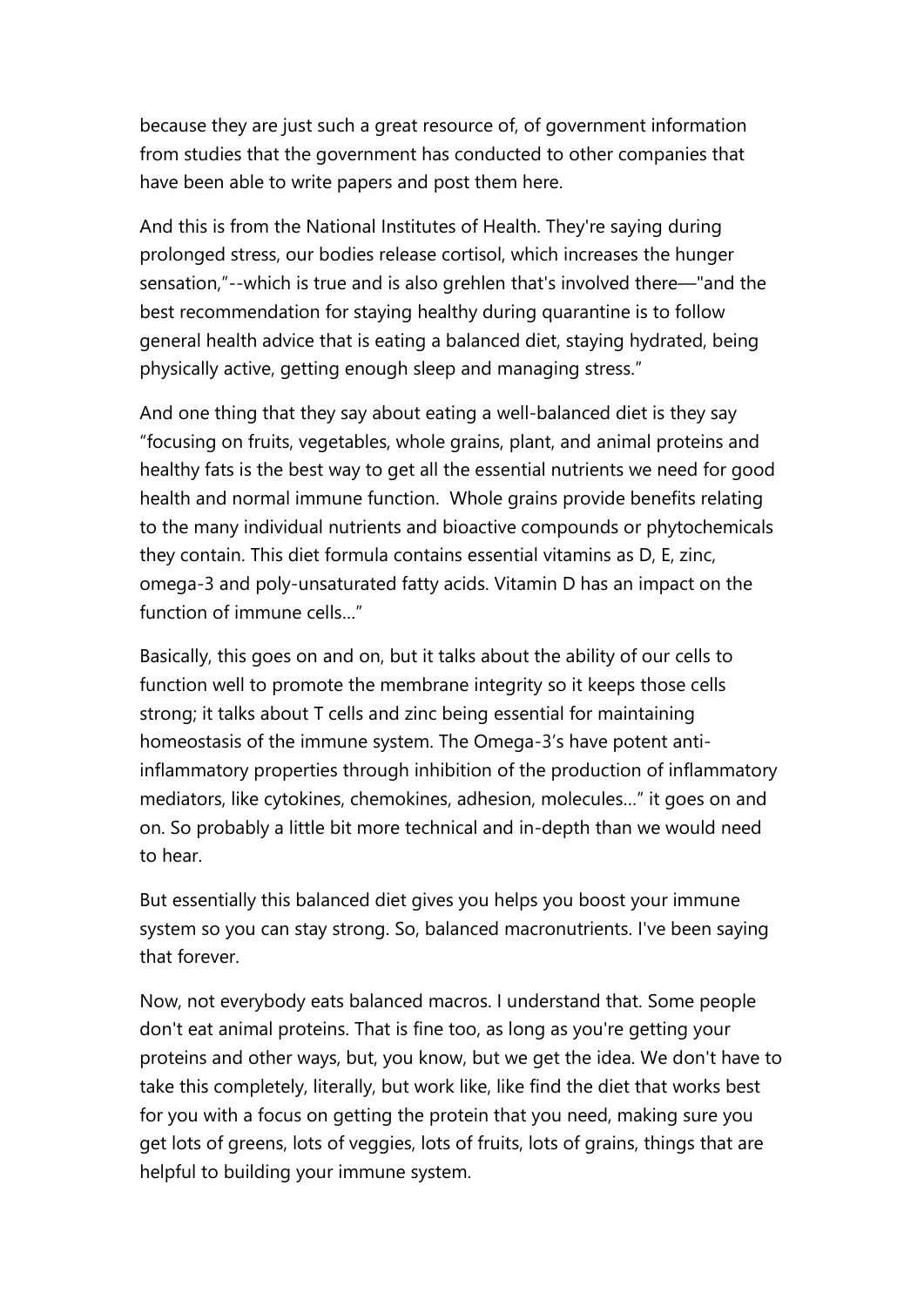And also, especially those essential fatty acids; the avocado, the flax seed, the of olive oil, those kinds of foods will help you be able to metabolize your food more slowly so, you stay fuller longer. You balance your blood sugar and you get those nutrients that you need to boost your immune system.

[00:09:06] Number four healthy habit is take your unhealthy foods and put them in a place where they're harder to get to. So, you make your healthy food, 20 seconds more accessible and your unhealthy food, 20 seconds less accessible. So, what does that mean? That means taking healthy food in the refrigerator, either meal prepping or say you have like apples and papayas, make a beautiful fruit salad out of it.

If you have carrots or celery, cut it up in advance, like make those things easier to get to. So, when you open that refrigerator door, you'll be like, "Oh, look at all the awesome produce that I get eat right now that are quick and accessible. Don't make our laziness of like, eh, I don't really feel like slicing that or washing that.

Don't make that a hindrance or a roadblock to eating that healthy food. And I know sometimes when we're hungry, we just want to get to it. We want to eat that right away. So, if we give ourselves that, like where you remove that sales objective, right. Remove, remove that roadblock up front you'll be that much more likely to indulge in something that's healthy and good for you and helps you build your immune system than something that is unhealthy.

So, say you've got an apple in the refrigerator, usually like to slice it up, you'll have to wash it. But then in your pantry, you've got these great crackers and they're crunchy and are salty. And maybe you feel a little stressed. Maybe you've got feeling a little emotional that day, or maybe something just happened at work where you're feeling a little frustrated. Maybe you've got a roadblock at work. And so, in the background, this little dark cloud is behind you or over you and you may not have consciously acknowledged that frustration, but, but it is there. And maybe you are using that food, maybe that crunchiness, that saltiness to self-medicate, make you feel better, right?

Maybe it helps make that problem go away or at least emotionally, temporarily. So that is tip number four.

[11:00] Number five, be aware of your feelings. Ask yourself, am I hungry or am I *not* hungry? Why am I eating right now? If you find yourself going to the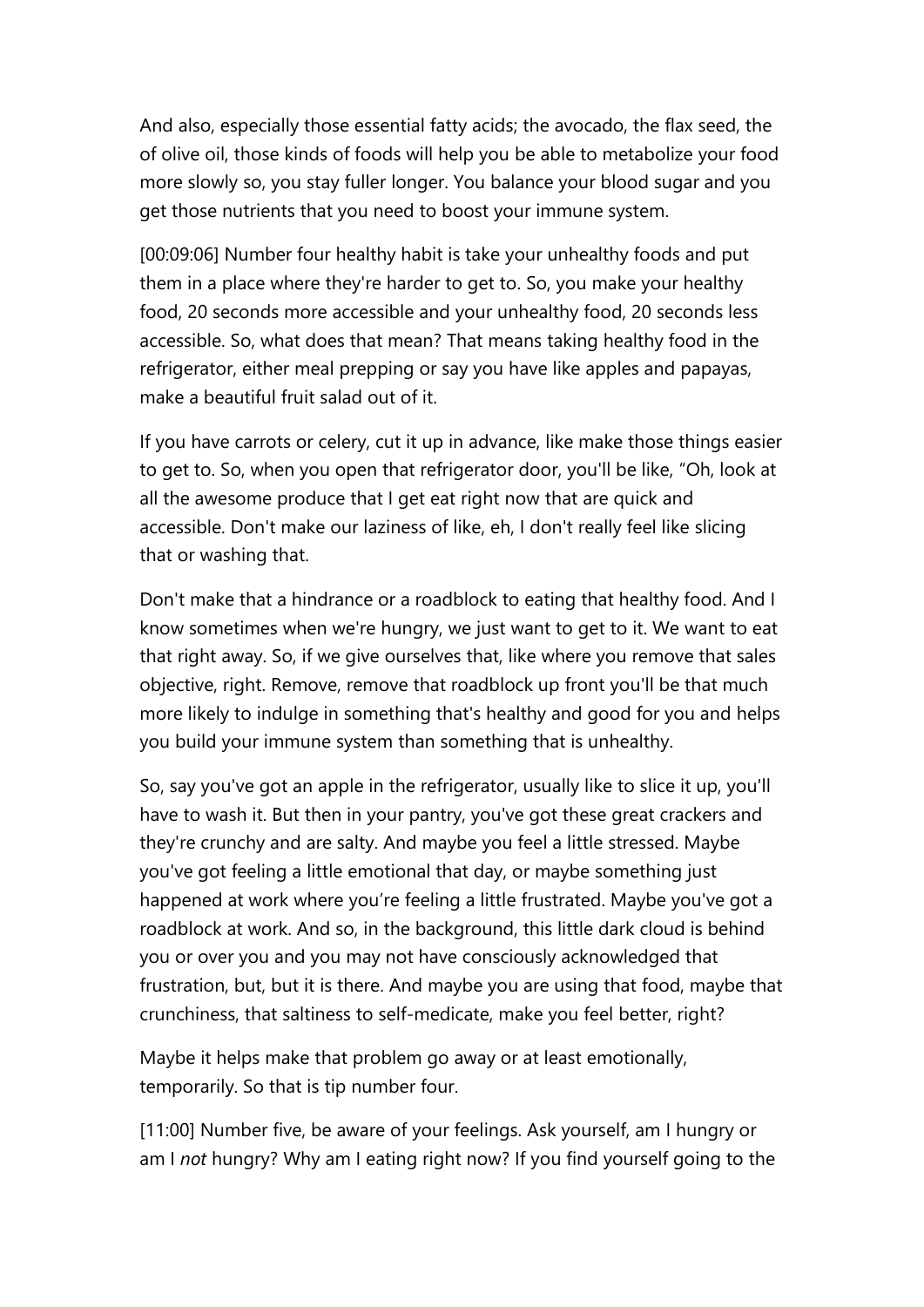refrigerator, and I have done this many times, I'll be sitting at my desk and I'll come up on something and maybe it's a little bit hard and I'll just be like, oh, you know, a little frustrated or can't find the solution right away. Worked at it. My computer is not, not cooperating with me, so I'll get up and I'll walk to the kitchen and I'll open the refrigerator and I'll be like, what am I doing here? Have you ever done that? It's just like, okay. So that was pretty mindless, right? So, me not recognizing that I was feeling frustrated at the time and heading to the refrigerator, right? That's the disconnect. But if you were at the refrigerator, like I've done lately and I'm saying I'm opening it, I'm like, what am I doing here? Okay, hold on. How am I feeling? Am I really hungry? No, I'm not really hungry.

What am I feeling right now? Am I feeling fearful? Am I feeling anxious or frustrated? Am I angry about something? Did something just, just happen in my family or with a friend or somebody that pissed me off? Did somebody say something that, that set me off?

I don't know. What is it like? What is it with us? Being angry or frustrated, like frustration is just that first step to anger, right? So, we have these kinds of negative emotions that we're not trained to deal with. And none of these emotions are bad. These are all emotions that we are meant to feel. But if we are experiencing these emotions and we're not aware of it, that's where the problems happen.

Maybe we're confused about something or are you like this? Sometimes I'll do this; I'll just be bored. And I've got lots to do in my life, but sometimes I'm just like, okay, well, what do I do next? Yeah. I don't know if I really want to start that project. I don't know if I want to delve into that, have to have my mindset a little more this way to do that.

So maybe I'm just kind of like bored; that could very well be. And maybe that boredom--and I've seen this with maybe some friends that are lonely or bored is that they'll just eat--because they're trying to fill a void. So, we often use food to fill those voids, to try to soothe over our feelings that we think are either negative or that we aren't aware of, or that we don't know how to manage even if we *are* aware of it.

Maybe we're tired, you ever do that? I'll do that every now and then I'll, I'll, I'll be tired. I'll be sitting at my desk. I'm like, ah, I just didn't sleep well the night before, you know, I'm menopausal, I get hot flashes. It wakes me up. It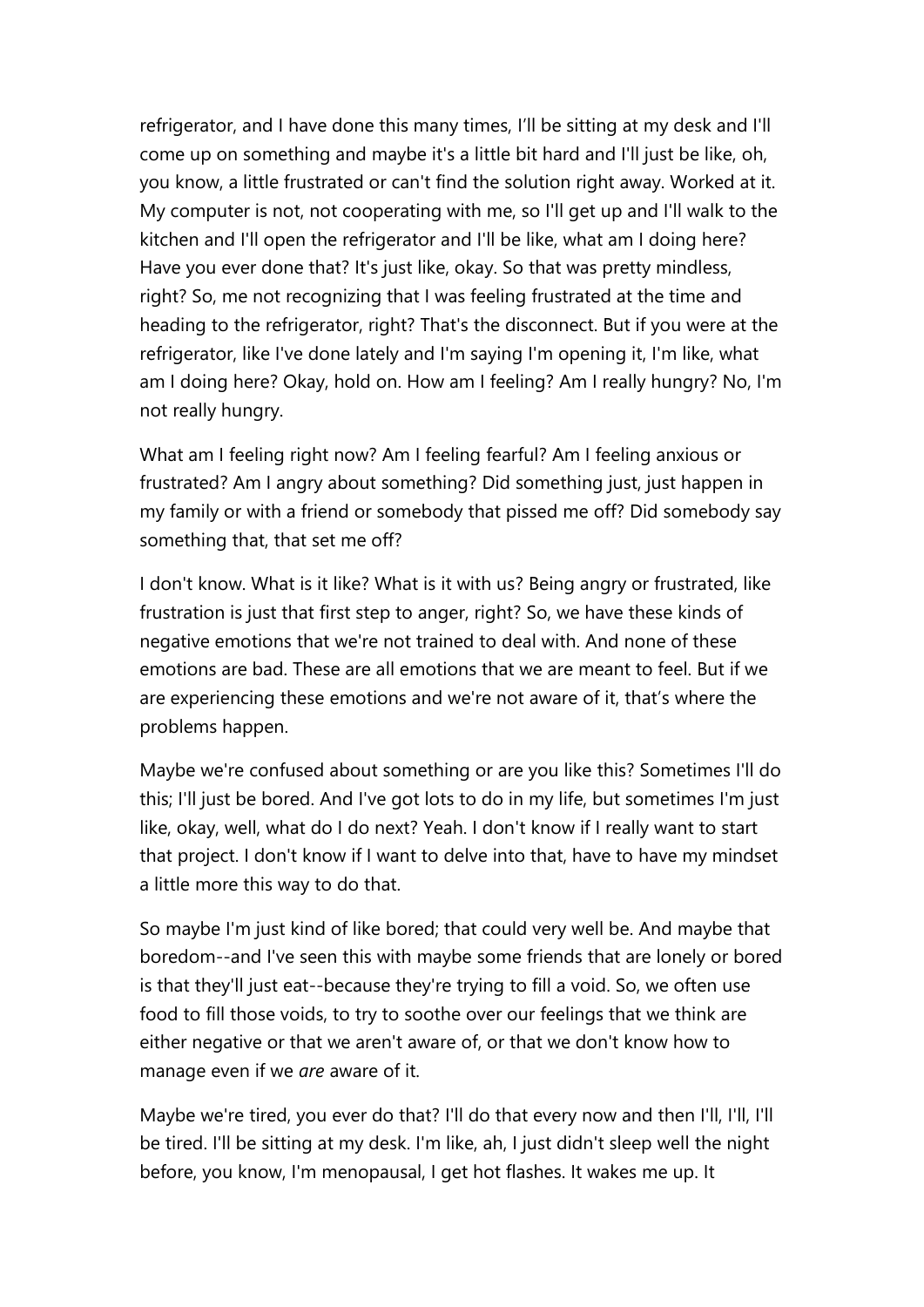disrupts my sleep. So sometimes I truly am tired and maybe I just needed lay down or rest for 15 minutes.

Once I lay down a rest for a few minutes and I wake up, I'm in that kind of groggy, not quite awake state, and I'm very conscious of this, but I wake up and I want something sweet. And I know for a fact that that is happening because I am not fully awake yet. Like I'm not fully, I'm kind of lethargic still.

And it's not that I'm tired at that point, but it's the feeling of my body not being 100% awake and aware and functioning, that my first thought is I want something sweet to eat. And so, because I am aware of that, I don't go straight to the cupboard to get something sweet to eat.

I will like, sit there, get a glass of water with some lemon in it. Let myself kind of get back to full, full awareness, full consciousness, full wakefulness, and then it passes. So that is my way of being able to deal with that, is just being consciously aware of it.

[00:14:46] So, what if you think about it, what kind of situations trigger stress eating for you? Are these, do you get these feelings that I'm talking about? You know, the fear, the anxiety, frustration, anger, confusion, boredom, loneliness, tired, sad, depressed, like which of these things? And, you will find one probably in there that is a trigger for you. So, once you identify it, then you're able to figure out how to move beyond it.

[00:15:08] Number five is, are you confusing, thirst with hunger? That happens so many times. Ask yourself, are you thirsty? Am I thirsty? If you think that you're hungry and you take a big glass of water, it could be that it was just your thirst. That was making you feel like you were hungry. Now, if you're hungry again, 10 minutes later, clearly you were hungry as well, but the water is absolutely great for us. Sometimes that water is really all we need. So rather than going for that extra meal or that extra snack, just try a big glass of water, 16 ounces of water. You can add some lemon to it.

[00:16:05] I have this great recipe on my website at ToniJulian.com and it's called *Luscious Lemons* where you can juice lemons. You can juice the rind and the flesh of the lemon and freeze it into ice cube trays.

And then I pop those out into Ziploc baggies and keep them in the freezer. So, it is amazing because it not only helps kind of cut that craving, cut the appetite, cut the feeling of needing to eat when maybe you really don't need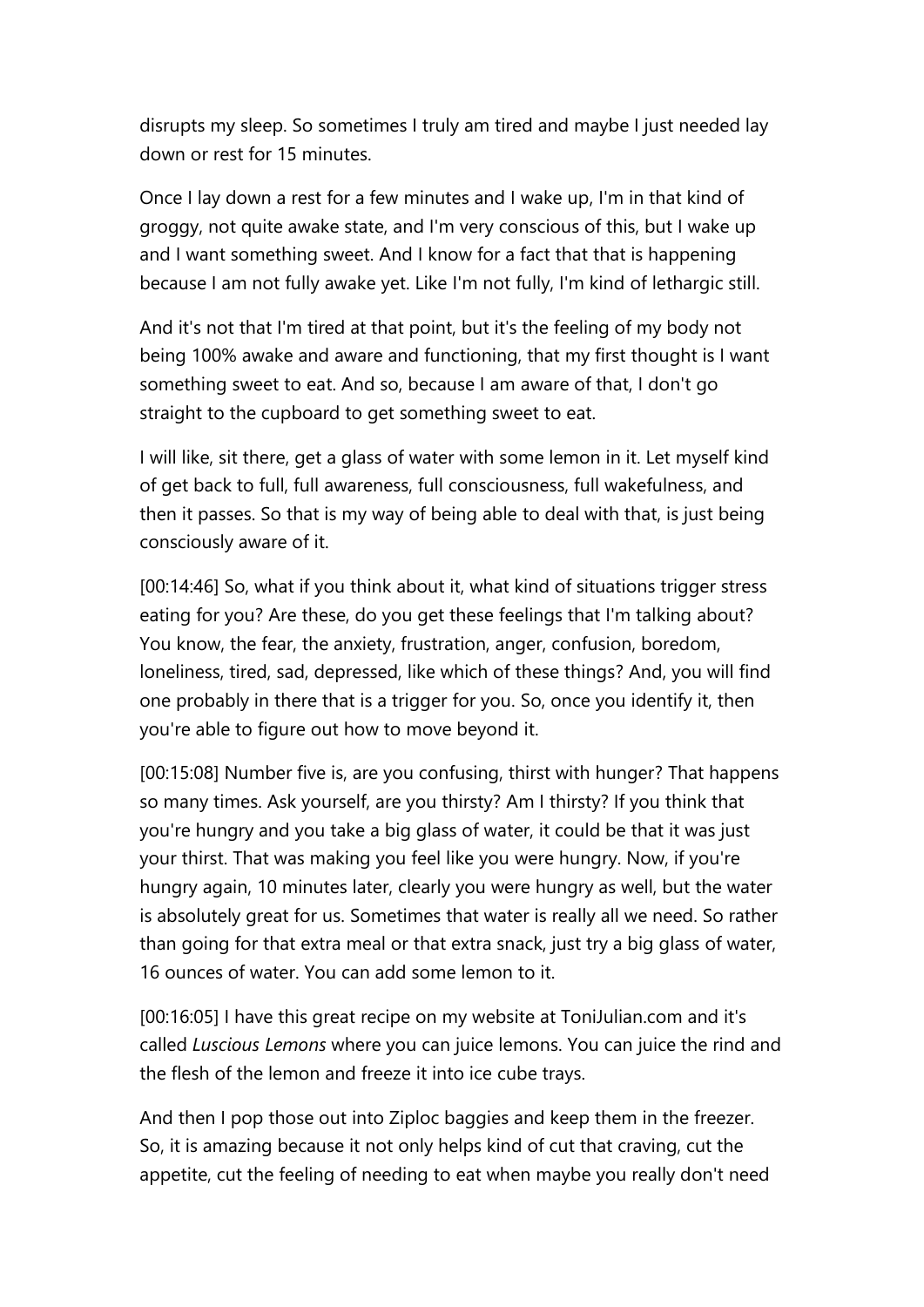to. Maybe you just ate two hours ago and you really, truly don't need to eat that often if you're eating properly.

[00:16:25] Right. So, it's just enough to keep your hunger curbed, but also to hydrate you. And the third benefit to that is balancing out your, your pH. So, it's very, as you know, lemons are very acidic, but they burn in an alkaline way, so they help bring your body back into homeostasis, back into more of an alkaline balance instead of leaning more toward the, the acid. So, I would try that. So, ask yourself, am I thirsty and not to confuse it with being hungry?

So those are the five tips and I'd like to move on now to this really interesting study that I found regarding some people in Italy, as well as locally in the United States.

[00:17:12] And also just one thing that I noticed right after we got our shelter and place orders, mid-March is that people were really starting to post on social media. They were baking breads and they were doing these beautiful works of braided breads, and really getting into the kitchen and, and baking and doing these amazing things and pies and cinnamon rolls.

And, oh my gosh, cinnamon rolls are my complete weakness. I try not to eat them. My husband makes them, but you know, what I'm saying is like these foods that just make us feel so comfortable and, so we feel so nurtured when we eat them. And then I started noticing that not just on social media, but I started talking to friends and they are like, yeah, I'm making this and this, you know, this, this brisket and this red meat and like heavier foods and foods with sauces and drinking a lot more wine and here's, here's my drink of the day.

And it just, it was so interesting to see how people's behaviors changed. And it went from people on social media posting about this restaurant that they had gone to and this beautiful meal and all this gorgeous presentation. And I was looking at that like, wow, that's gorgeous, but that's not to me anyway, in my mind, that's not a sustainable way of eating because it's just not as nutritious, right? And, you're getting lots of sodium and fats and things that, and portions that you wouldn't ordinarily eat on a daily basis, but I would admire these beautiful works of art that these chefs would put out.

[00:18:45] And so I saw this shift in social media, from eating at restaurants and all of that to cooking at home. And typically baking is from what I saw more than anything else. And I noticed in our household that our eating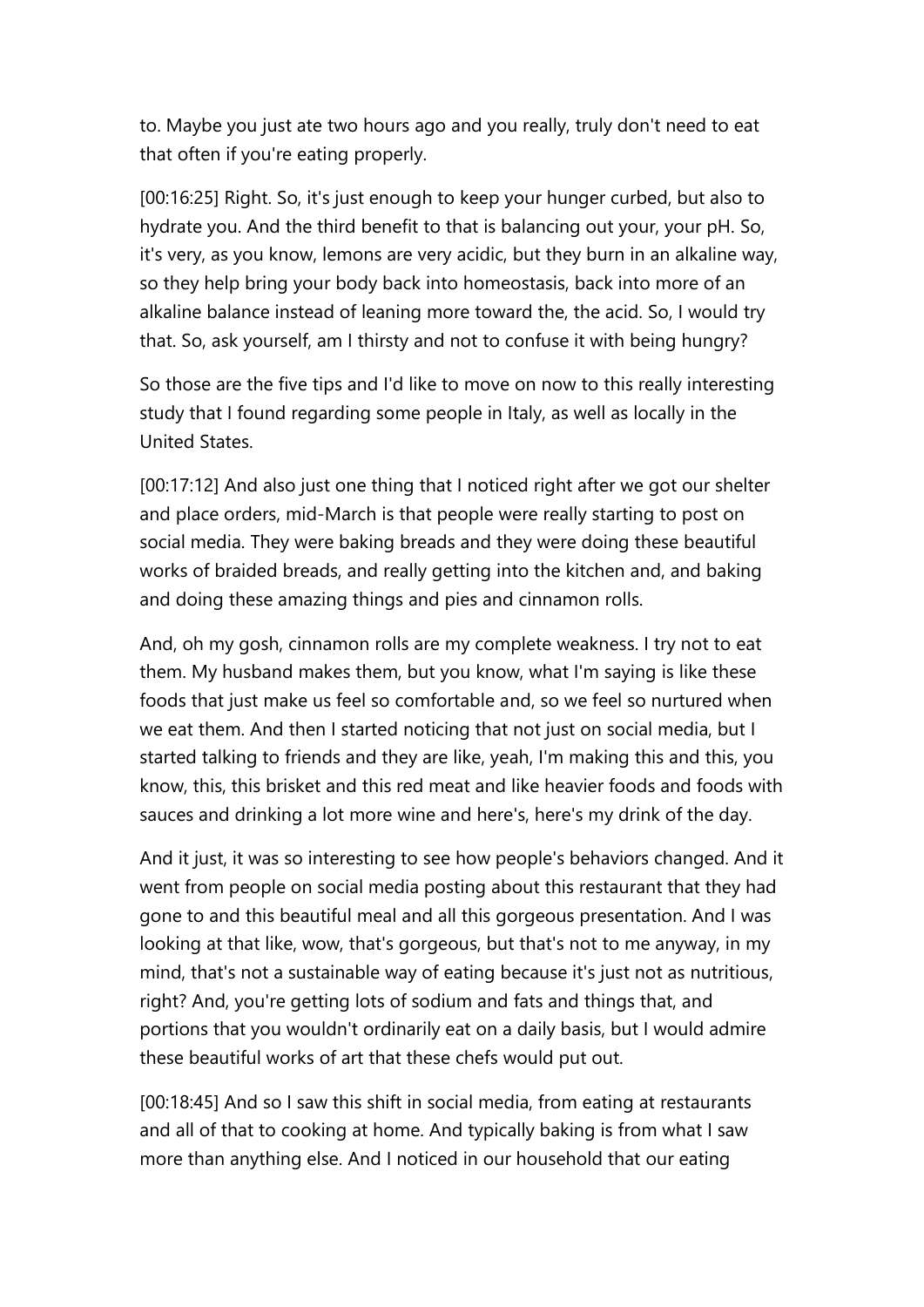changed, I noticed that our dinners got a little later, like I like eating around six or seven, but not everybody in my family does. So, I noticed dinner started getting a little later. Our schedule started getting more slack. We started doing more baking and that kind of thing, which I love to do. I am a cupcake connoisseur. And so to me, it's not the cupcakes. It's what you put on them. It's the decoration that I have lots of fun with.

But anyway, you can --and I think a lot of people started getting into crafts and baking and doing things that, that they, you know, that we all had a little bit more time to do--but in this, our diets started shifting early on. And what I noticed is that when I went to the grocery stores and you know, you'll recall like our aisles look much better now than they did three months ago, we've got toilet paper, we've got toothpaste and those basic things that were, we were running out of. But going down the grocery store shelves, at first, all the things that were bought up were like the eggs, the cheeses, the red meats, the sugary cereals. You go down the, the cereal aisle and you know, what was left on it, it blew me away.

[00:20:14] What was left was Bob's oatmeal. Right? I have a product, it's Toni's Protein Meals, which is kind of like an oatmeal, but it's way better--has lots of protein in it. But anyway, Bob's, and Toni's. I'm like, Hey Bob, how you doing? So, it was just the two of us on the aisle, right? So, our products are sitting there all by themselves, tons of them in stock, nobody's buying them.

[00:20:40] And I was like, what the heck? What is going on here? Like to me, and I think people are catching onto this. It's like a perfect meal replacement. If you don't want to cook, if you want something comforting, if you want something healthy and it's got the protein and the flax and the balanced macros.

So, so I am absolutely befuddled. I'm like, I don't get this. People are going for, you know, what I call holiday foods. So, every kind of right around Thanksgiving or Christmas, I will see our product slowdown, which I understand, and then the sales of pancake mix and syrup and eggs and bacon and people, or make them waffles and all these other comfort foods.

So I am finding that during COVID-19 we are adopting those same behaviors as we do over the holidays. Like, *Hey, let's make every day a party!* So, you know, that's great in short term, but a lot of people are putting on weight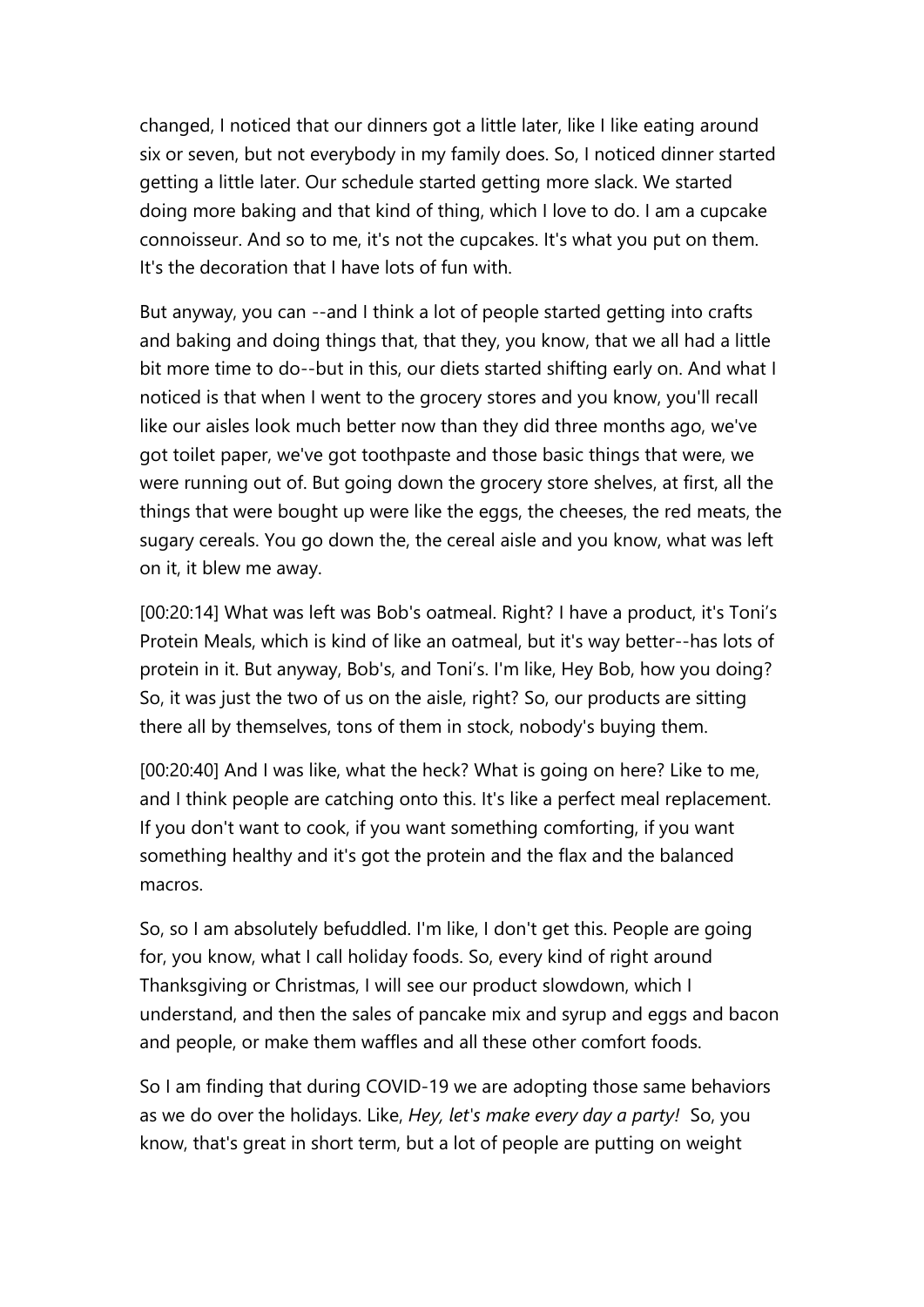because of this. I have this one gal that I know told me she gained 20 pounds being that she was on work furlough.

I'm like, wow. That's like a lot of, a lot of extra food. And I started thinking about it and it really isn't that hard to put on extra pounds because I remember doing this, calculation when I was pregnant, like, okay, so I gained 40 pounds in 40 weeks. That's a pound a week. That's not bad if you're pregnant, when you're pregnant.

But how did that happen? Like, I didn't feel like I was overeating. My diet was really good. And then I realized when I broke it down to simple calories, simple math, all you need to do is eat a bagel a day, extra above and beyond your normal, like what you would just eat normally a day, to have gained 40 pounds in 40 weeks.

Isn't that crazy? The math adds up. If you do the math, I think I was basing the bagel at about 300 calories per bagel. So, per day, over 40 weeks. So anyway, I just think people's behaviors are so interesting.

So, what, what was fascinating to me was there was a lifestyle change survey during COVID-19. So, this is recent.

[00:22:49] This is like just happened. It was on April 24th. They did a web survey and they did the survey in Italy to 4500 participants that completed the questionnaire. And they had something like a little over 3,500 people that actually responded and women responded much more so than men.

So this is 75% of the population that responded were women. Roughly 25% were men they're between 12 and 86 years of age. And what was so interesting as they took their regular lifestyle and they said, okay, what are you eating now? Have you increased your intake and certain foods, or have you reduced your intake in certain foods?

And what was amazing is just very, very much in support of what I was just saying is that there were increases. I'll tell you the top ones, the number one, top one was homemade sweets, right? So maybe that would be the cinnamon rolls and things like that. So they were making homemade sweets. The, it probably went up by about 500% is crazy.

And the next one was like all good Italians--of which I am one--homemade pizza. And my grandmother used to make a thing called pizza Frit, which was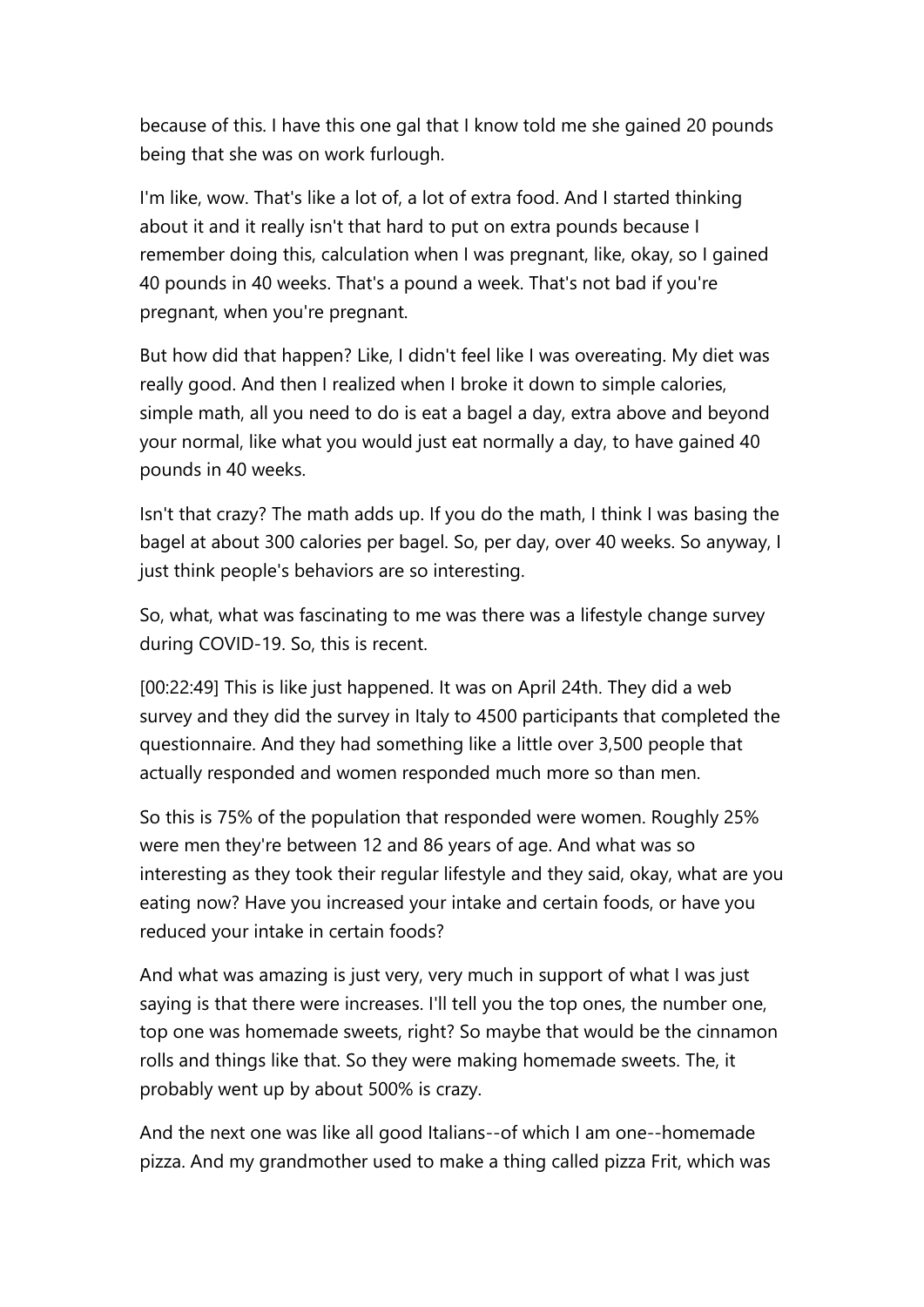like a fried pizza dough. And sometimes she'd sprinkle sugar on it. And so that would fall into that homemade sweet category, but basically all that amazing homemade bread that you can turn into, the pizza frit or pizzas or, you know, making the cookies. Like my grandmother had all these amazing cookies that she used to make, so, so good. So, the homemade sweets were number one, homemade pizza was number two that was at about, 350%. And then what was next was cereal. So, look at all the carbs! These people are going for pure unadulterated carbohydrates which metabolizes really quickly, but those are comfort foods. They help nurture us. They bring our blood sugars up high. They make us feel good temporarily. Right.

And then after that was hot beverages. And one thing that I noticed is that I have been drinking more hot teas and hot and coffees, but decaf.Like almost all day long, I'm thinking, oh, I must just be trying to comfort myself. So hot beverages went up by about 200%, so that doubled, and then there was an increase and, fresh vegetables, but not by much, the beans went up. So, some people decrease their veggies and some people increase their veggies.

So that kind of balanced out. So, it was just really interesting. Everything else kind of balanced out, but there's this huge spike in homemade sweets, homemade pizzas, fresh bread cereals, right. And some beans.

[00:25:53] So that is very much in alignment, which with what I have been seeing in our society, right. So, people are people we're all going to pretty much behave when it comes to food and stress; pretty similarly.

So, to take this a little further, if we take that concept of those simple carbohydrates and, and boosting our mood with them is that, the NIH talks about stress. They correlate stress with eating behaviors, and they say that these eating behaviors it's supported by recent research in the addiction of these foods and that when we are stressed, we particularly want those highly palatable and energy dense ones. And that these dense foods may be addictive and in a way similar to that of drug abuse. And I have always thought of that. Yes, food as drugs and stress has long been considered a critical risk factor in the development of these addictive disorders and behaviors and relapse into addictive behaviors.

So, I just think it's so interesting. They call them hyper-palatable or comfort foods that may be consumed to reduce our stress.